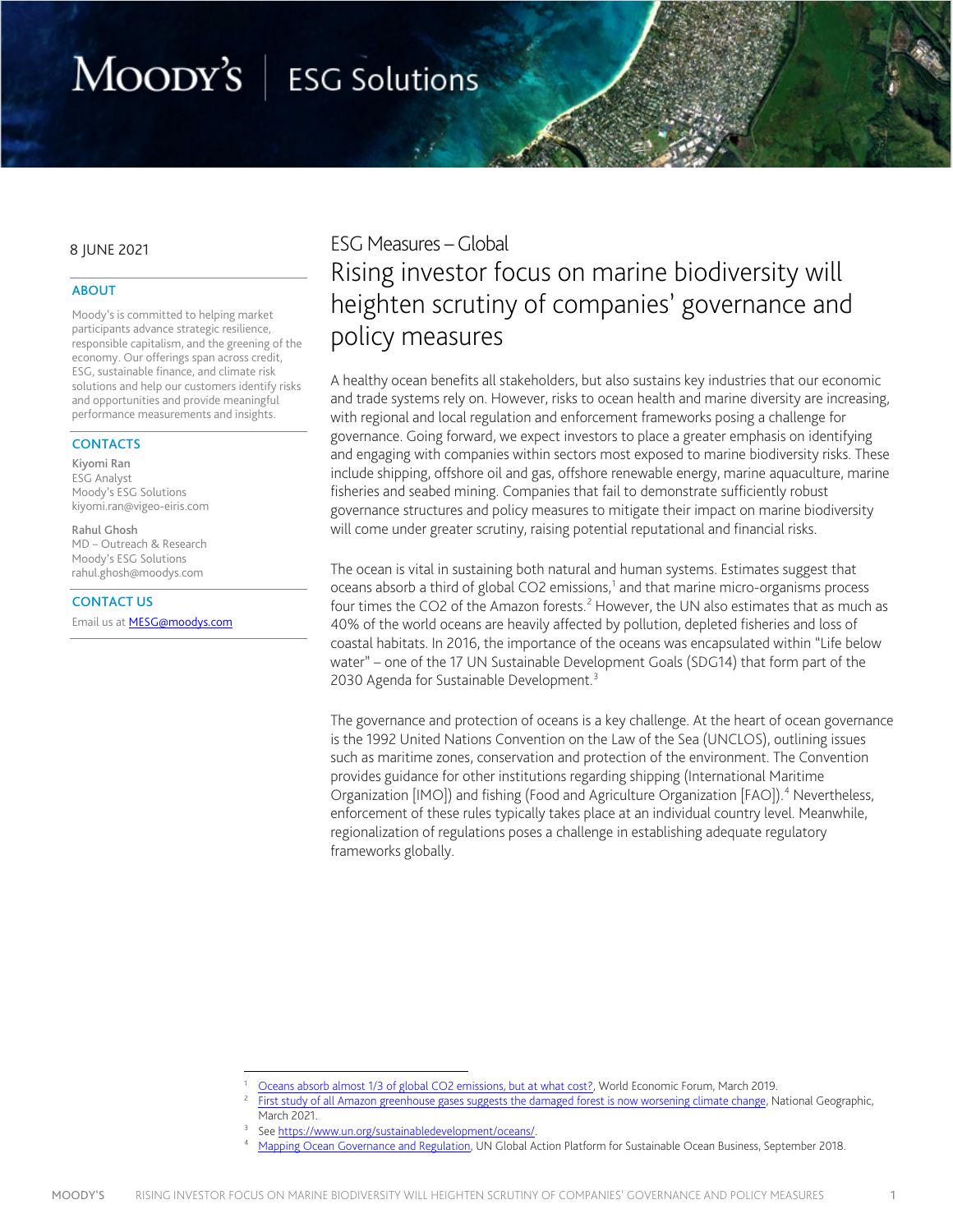For example, while fishing is governed by Regional Fisheries Management Organizations operating in specific areas,<sup>[5](#page-1-0)</sup> the migratory nature of fish and the regional distribution of certain fish species, make it difficult to trace illegal, unreported and unregulated (IUU) fishing that may move from one region to another.<sup>[6](#page-1-1)</sup> IUU fishing contributes to overfishing and damaging marine biodiversity through the use of environmentally-damaging techniques, unproper procedures to manage pollution and dumping of fishing gears (which accounts for roughly 10% of marine debris).<sup>[7](#page-1-2)</sup>

Given the centrality of marine biodiversity and preservation, a sound governance system for impacting industries is pivotal, especially since several industries depend heavily on the oceans. The UN Global Compact Action Platform for Sustainable Ocean Business defines the following six key sectors – shipping, offshore oil and gas, offshore renewable energy, marine aquaculture, marine fisheries and seabed mining  $-$  as most reliant on the ocean.<sup>[8](#page-1-3)</sup>

For marine aquaculture, the rapid expansion of fish consumption worldwide has led to a growth of global aquaculture production, posing challenges around ocean space and management of associated concerns, such as disease and escapees. With respect to fisheries, the depletion of marine stocks threatens the food chain, with the FAO stating that roughly a third of fisheries are currently fished at unsustainable levels.<sup>[9](#page-1-4)</sup>

The most material issue for the shipping sector relates to regulation around the Ballast Water Convention. When a large container ship discharges cargo, it loads ballast water (used to provide balance) at source port. When a ship reaches a destination and loads cargo, it discharges ballast water at the destination port. The water at the source port may contain organisms that are foreign or invasive to destination ports. Given that 90% of global trade occurs through the sea, the amount of ballast water discharged represents a threat to marine biodiversity.<sup>[10](#page-1-5)</sup> In 2017, the Ballast Water Management Convention by the IMO came into force to set a better standard on controlling the transfer of potentially invasive species.<sup>[11](#page-1-6)</sup> Nevertheless, as of September 2020, the Convention was ratified only by only 79 of 195 countries.<sup>[12](#page-1-7)</sup>

Ocean pollution is also a key issue for the offshore oil and gas industry given the requirement for infrastructure installation, which include seafloor anchors and pipelines. Such infrastructure can cause discharges of water-based and low-toxicity, oil-based drilling muds, which can persist in the sea for many years. Any accidental oil and gas releases would cause further devastating damage to marine biodiversity.<sup>[13](#page-1-8)</sup>

On the other hand, the offshore renewable energy industry contributes to avoiding the worse impacts of climate change, which is positive for the ocean's health. Still, there are concerns with respect to proper management of sites. According to the International Union for Conservation of Nature (IUCN), "even 'clean' energy sources can have significant unintended impacts on the environment," such as through habitat loss for birds and sea creatures, potential collisions with wind turbines and deviation of the migratory routes of birds and whales.<sup>[14](#page-1-9)</sup>

Finally, the seabed mining industry operates in retrieving mineral deposits from the deep sea. While still in its infancy, there is limited information on the sector's impact on ocean health and potential mitigation steps that companies can take. As the IUCN states, "the deep sea remains understudied and poorly understood, there are many gaps in our understanding of its biodiversity and ecosystems. This makes it difficult to thoroughly assess the potential impacts of deep-sea mining and to put in place adequate safeguards to protect the marine environment."<sup>[15](#page-1-10)</sup>

<span id="page-1-6"></span><span id="page-1-5"></span><sup>11</sup> Ballast water management – the control of harmful invasive species, International Maritime Organization, accessed 22 2021.<br><sup>12</sup> International Convention for the control and management of ship's ballast water and sedim

<span id="page-1-3"></span><span id="page-1-2"></span>

<span id="page-1-1"></span><span id="page-1-0"></span><sup>&</sup>lt;sup>5</sup> [Catching fish in international waters,](https://worldoceanreview.com/en/wor-2/fisheries/deep-sea-fishing/catching-fish-in-international-waters/) World Ocean Review, accessed April 26 2021.<br>
<sup>6</sup> [Achieving Transparency and Combating IUU fishing in RFMOs,](https://europe.oceana.org/en/publications/reports/achieving-transparency-and-combating-iuu-fishing-rfmos) OCEANA, June 2019.<br>
<sup>7</sup> Chost fishing gear, World Wide Fund for Nature,

<span id="page-1-4"></span>

<span id="page-1-8"></span><span id="page-1-7"></span><sup>&</sup>lt;sup>13</sup> Cordes, E., Jones, D., Schlacher, T., Amon, D., Bernardino, A., Brooke, S., Carney, R., DeLeo, D., Dunlop, K., Escobar-Briones, E., Gates, A., Génio, L., Gobin, J., Henry, L., Herrera, S., Hoyt, S., Joye, M., Kark, S., Mestre, N., Metaxas, A., Pfeifer, S., Sink, K., Sweetman, A. and Witte, U., 2016. Environmental Impacts of the Deep-Water Oil and Gas Industry: A Review to Guide Management Strategies. *Frontiers in Environmental Science*, 4.

<span id="page-1-9"></span><sup>14</sup> Bennun, L., van Bochove, J., Ng, C., Fletcher, C., Wilson, D., Phair, N., Carbone, G. (2021). *Mitigating biodiversity impacts associated with solar and wind energy development*. Guidelines for project developers. Gland, Switzerland: IUCN and Cambridge, UK: The Biodiversity Consultancy

<span id="page-1-10"></span><sup>&</sup>lt;sup>15</sup> [Deep-sea mining,](https://www.iucn.org/resources/issues-briefs/deep-sea-mining) International Union for Conservation of Nature, accessed April 22 2021.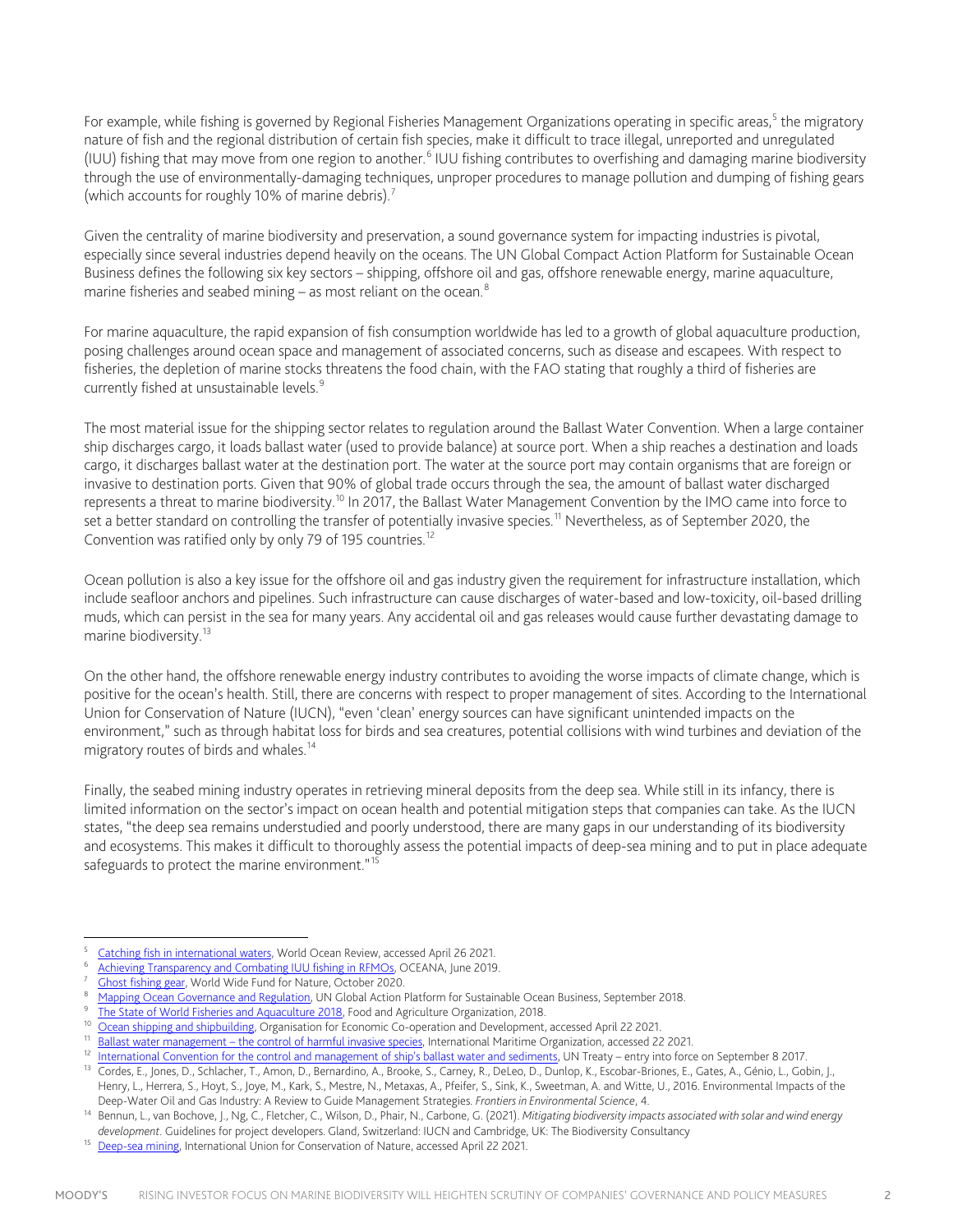# Investors to place greater emphasis on marine biodiversity

Going forward, [we expect investors to place a greater emphasis on identifying and engaging with companies within the sectors](https://assets.website-files.com/5df9172583d7eec04960799a/60af61a9367371598fa6b807_BX6580_MESG_Biodiversity%20Controversies_27.05%20(FINAL).pdf)  [most exposed to biodiversity risks.](https://assets.website-files.com/5df9172583d7eec04960799a/60af61a9367371598fa6b807_BX6580_MESG_Biodiversity%20Controversies_27.05%20(FINAL).pdf) Companies that fail to demonstrate sufficiently robust governance structures and policy measures to mitigate their impact on marine biodiversity will come under greater scrutiny, raising potential reputational and financial risks.

Below are some examples on how individual companies across our coverage of exposed sectors are taking steps to manage ocean and marine biodiversity-related risks.

A.P. Moller-Maersk is the world's largest shipping company in terms of TEU (Twenty-foot equivalent unit) capacity, operating over 700 ships. The company reports that all vessels delivered from 2012 follow the IMO Ballast Water Management Convention and have been equipped with treatment systems. This represents best practice, especially when considering that the company operates in over 130 countries, many of which have not ratified the IMO Convention. Moreover, the company supports ocean science research through data collection and partnerships with several bodies, including the US Department of Commerce and National Oceanic and Atmospheric Administration.<sup>[16](#page-2-0)</sup>

Mowi is one of the world's largest seafood companies and has faced some controversies in the past regarding salmon farming and overcrowding that leads to disease outbreaks. However, building on this, the company now reports transparently on the level and reduction of antibiotics used per year. Moreover, it has implemented measures to reduce sea lice loads – such as, by adapting to use cleaner fish, reducing the use of medicine and using non-medical treatment systems – to prevent outbreaks. Mowi also conducts R&D on prevention of disease outbreaks.<sup>[17](#page-2-1)</sup>

EDF is a French electric utility company, which operates offshore wind farms, among other activities. At its North Sea wind farm location, the company conducted an environmental impact assessment to ensure the protection of dolphins, whales, seals and sharks, and the findings were integrated into the project's design and construction. Furthermore, the company deployed a specialist team to monitor marine life before it started piling (i.e. grounding the foundations of the wind turbines to the ocean  $floor$ ).<sup>[18](#page-2-2)</sup>

<span id="page-2-0"></span><sup>&</sup>lt;sup>16</sup> [Ocean Health,](https://www.maersk.com/news/articles/2019/04/03/ocean-health) A.P. Moller-Maersk, April 2019.<br><sup>17</sup> Salmon Farming Industry Handbook 2019, Mowi, accessed May 19 2021.

<span id="page-2-2"></span><span id="page-2-1"></span><sup>&</sup>lt;sup>18</sup> [Mitigating biodiversity impacts associated with solar and wind energy development,](https://portals.iucn.org/library/sites/library/files/documents/2021-004-En.pdf) International Union for Conservation of Nature, April 2021.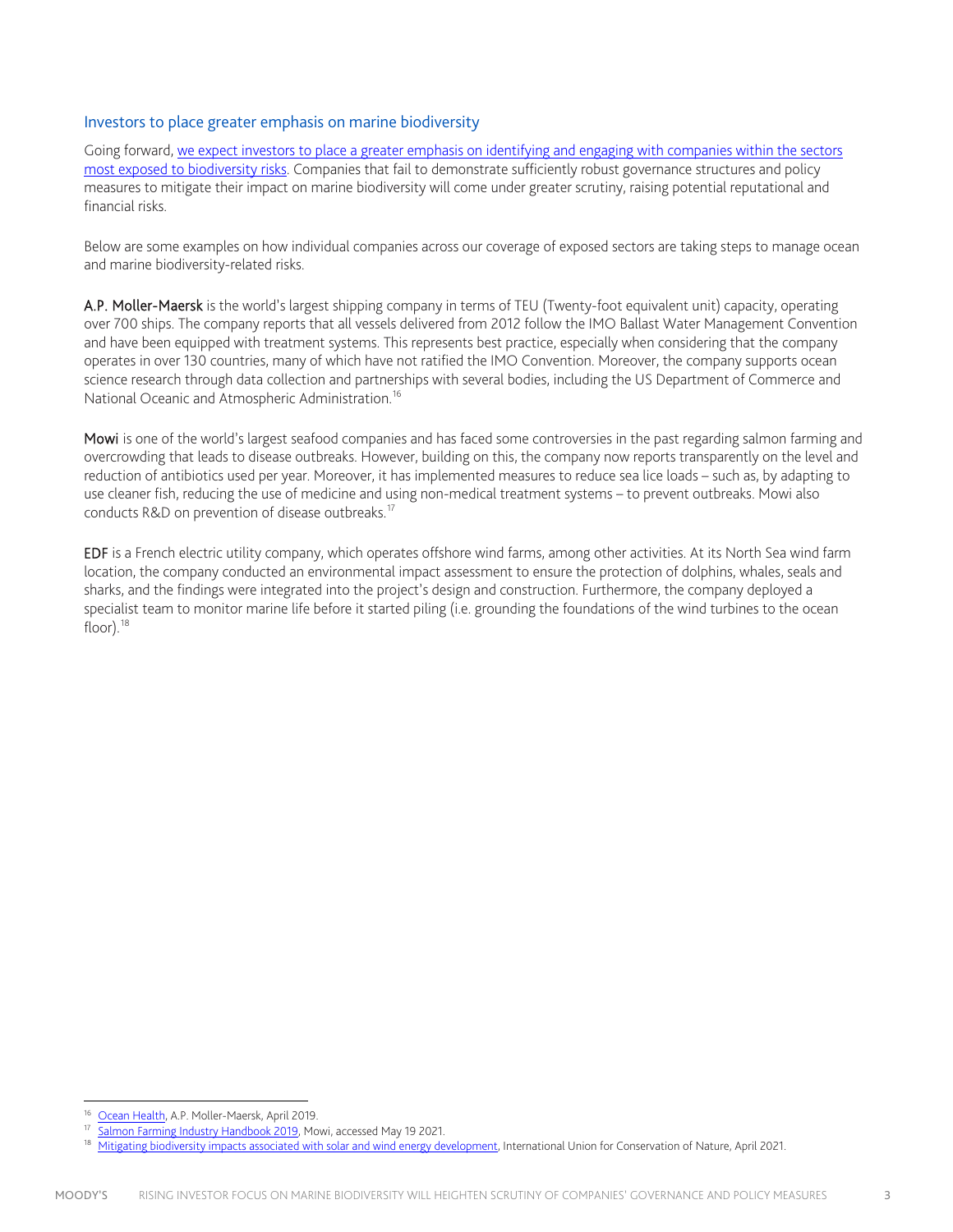## Moody's ESG Solutions

Committed to forging a sustainable future, Moody's ESG Solutions can help your organization to better understand ESG performance, assess climate and environmental risk exposure, strengthen sustainability action plans and meet disclosure requirements. The unrivalled breadth and depth of our solution suite makes us uniquely placed to fulfil even the broadest spectrum of ESG-related goals in risk management, equity and credit markets.

Our craft begins with superior-quality data and analytical rigor: by combining over 30 years in ESG expertise with our bestin-class risk analysis, our expert team delivers fully customizable and flexible solutions to companies, banks, insurers, governments, as well as asset managers and asset owners that meet individual needs on a global scale.

For more information, visit esg.moodys.io.

*Moody's ESG Solutions provides insights and analyses on ESG themes and multi-stakeholder performance, climate-related risks and opportunities and global sustainable finance trends.*

# **CONTACTS**

# Kiyomi Ran

ESG Analyst Moody's ESG Solutions Kiyomi.ran@vigeo-eiris.com Rahul Ghosh

MD – Outreach & Research Moody's ESG Solutions rahul.ghosh@moodys.com